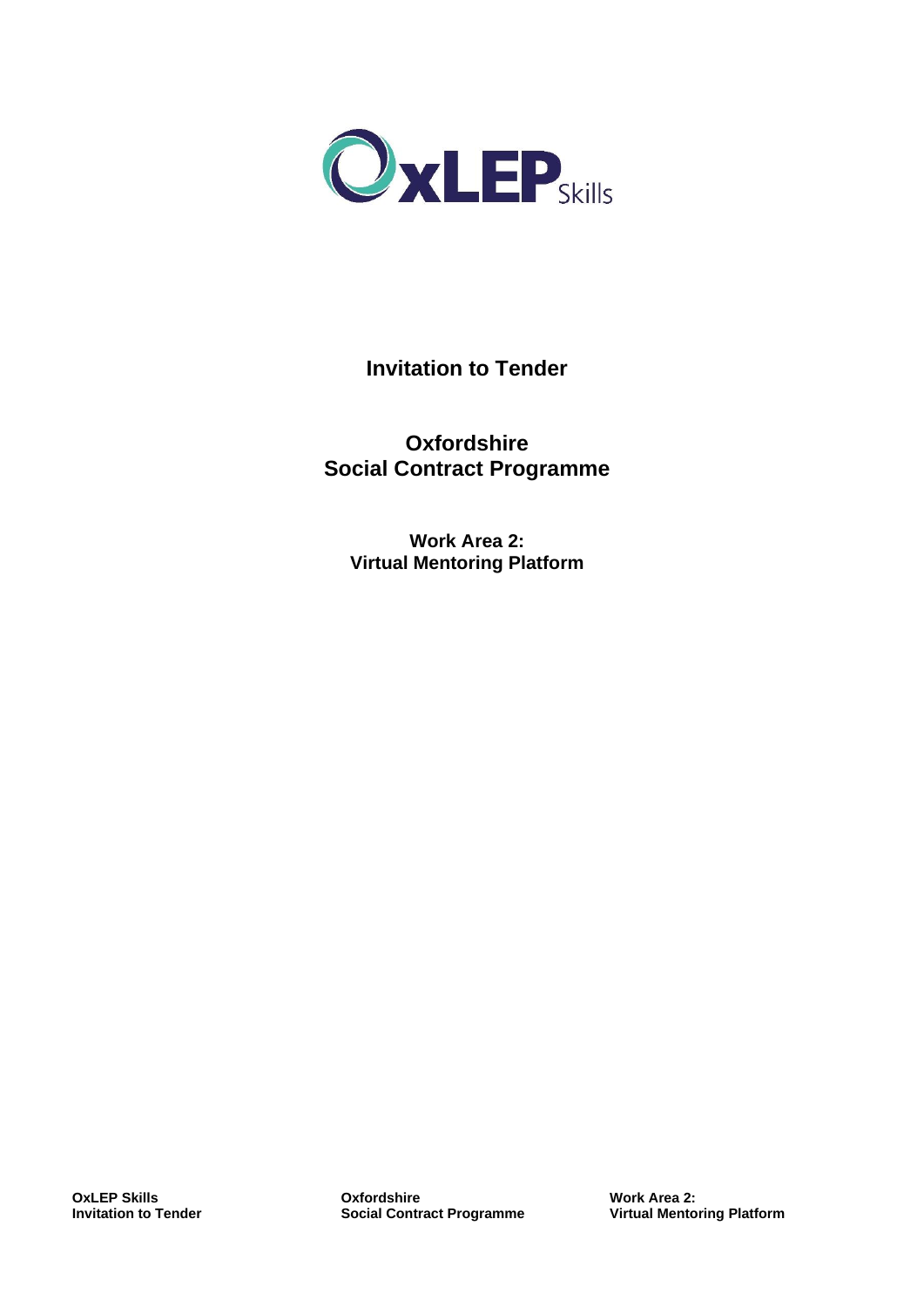#### **1. Introduction**

OxLEP (Oxfordshire Local Enterprise Partnership) is looking to procure external provision to harness technology to build and operate an at-scale virtual mentoring platform, to provide supportive learning and mentoring to Oxfordshire residents who are wanting to move into employment or return to employment. The platform will be targeted towards those residents (mentees) who need some additional guidance, motivation or support to transition into economic activity. Mentees will be matched with an Oxfordshire based business volunteer mentor and inspirational role model.

The platform should be available following a maximum 3-month set-up window and be operational until at least 31<sup>st</sup> December 2023. It is hoped that the platform will be accessible for young people at the latest from the beginning of the 2022/23 academic year, in September 2022. OxLEP will look to fund the platform over an initial contract period of 16 months (September 2022 to December 2023) and will look to secure additional funding beyond the first contract should the platform be proving successful. Written Proposals and quotes are requested from interested Suppliers. It is anticipated that Suppliers will provide development and initial contract costings as well as extension quotes on a per annum basis for any potential further funding possibilities. A **maximum budget of £40,000 for the initial 15-to-16-month contract** is available to include maintenance. **The deadline for these responses is 12 noon on Friday 1st July 2022.** 

#### **2. Background**

Oxfordshire has traditionally experienced high levels of economic prosperity and a 'tight labour market', with low levels of unemployment. The economy is underpinned by 99% Small Medium Sized Enterprises (SMEs: less than 249 employees) of which 89% are micro businesses (less than 10 employees). Oxfordshire's economy has been severely impacted by the COVID-19 pandemic but has remained more resilient than most other regions of the UK, due to underlying economic strengths and broad sectoral mix.

Oxfordshire has 16 wards ranked in the most deprived 20% in England and 1 in the most deprived 10% (MHCLG IMD,2019). These wards tend to be especially deprived in terms of education, skills, and training, and this is where Oxfordshire's ethnic minority groups and Black ethnic groups are more likely to be living. The pandemic has reinforced that those communities already impacted by multiple indices of deprivation are more prone to poor health and wellbeing challenges as we move into economic recovery.

Young people have been impacted by the pandemic in terms of mental health and missed learning. Through the Office for National Statistics (ONS), we know that there is a strong link between poverty (free school meals) and GCSE progress and attainment in Oxfordshire's ethnic minority communities.

At the height of the pandemic Oxfordshire saw a near three-fold increase in Universal Credit claimant count - 17,495 (August 2020). It has now decreased to just under 10,500 (March 2022) – still a near doubling of pre-pandemic levels. Young people (aged 16-24) and the over 50's have been hardest hit - more so than in previous economic recessions. The Over 50s claimants are highest in the City of Oxford where the count continues to fall slowest and the rate now matches that seen nationally, where other claimant age groups have been consistently below that seen nationally.

Many of the over 50s workers were put on furlough and may have left long term employment. As a result, they could be facing significant challenges to get back in the labour market, because they lack many of the skills and competencies employers demand and may not have experienced modern recruitment practices before.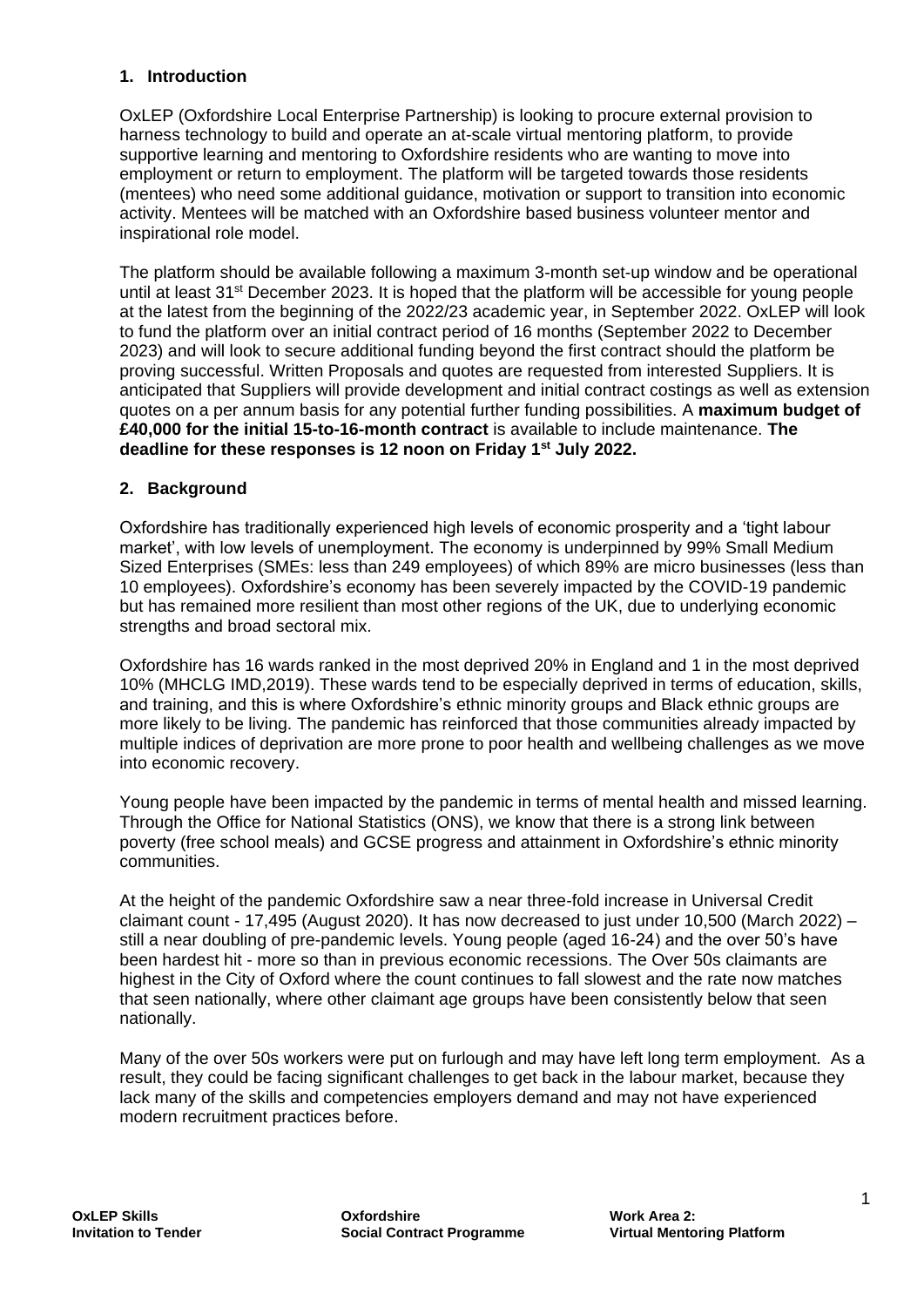# **The COVID-19 Social Contract Programme (SCP)**

The SCP links directly to the Oxfordshire [Economic Recovery Plan](https://www.oxfordshirelep.com/sites/default/files/uploads/Oxfordshire%20ERP%20Action%20Plan%20-%20FINAL%20%2826th%20February%202021%29_0.pdf) (ERP), which is the comprehensive and co-ordinated whole system economic route map response to the COVID-19 pandemic. The interventions in this proposal take forward key priorities set out in the ERP and longer-term strategic ambitions identified in the [Local Industrial Strategy](https://www.oxfordshirelep.com/sites/default/files/uploads/Oxfordshire%20Local%20Industrial%20Strategy_0.pdf) (LIS).

**Impact:** The programme will help address various impacts of the COVID-19 pandemic related to unemployment or barriers to employment, education, and training and the impact these factors can have on **health and wellbeing – for individuals, for communities and for businesses**. It is based on strong partner and community-based engagement, grounded in clear evidence from both the ERP and our monthly Labour Market Intelligence and will support:

- Young people, aged 16-24 years, who have experienced education disturbance and/or unemployment, or at risk of NEET
- Improved social mobility for minority ethnic communities
- Those furthest from the labour market including employment support for those identified as Clinically Extremely Vulnerable (CEV) and/or affected by the digital divide, food poverty or other socio-economic deprivation
- The Over 50s aligned to the OxLIFE priority of the LIS, to support people to continue to contribute to the economy into later life through longer and flexible careers

# **3. 'Virtual Mentoring Platform' Scope of Work/Requirements:**

OxLEP is looking to procure an at-scale virtual mentoring platform to provide supportive light touch learning and mentoring to Oxfordshire residents (aged 16+) who are wanting to move into employment or return to employment, but need some additional guidance, motivation or support. Mentees will receive smart-matched mentor recommendations with an Oxfordshire based business volunteer mentor and inspirational role model. Mentees will be permitted the autonomy to choose their own mentors from unlimited connections to ensure they feel comfortable with their choice and that the mentoring will provide a meaningful relationship resulting in impactful support for their individual success.

The platform should be attractive and accessible by the main focus groups and communities identified in the main Social Contract Programme. We want to empower these groups to access the many great opportunities for work and careers in our Oxfordshire businesses, helping to build a strong talent pipeline for our businesses and economy. The experience should be engaging for both mentee and mentor with consistent accessible and user-friendly onboarding, where users achieve a sense of belonging.

Mentoring options should be flexible and tailored for each mentee and should be accessed via a secure messaging system. As many of the mentees will be young people, aged 16-24 years, there would need to be options available to meet high levels of safeguarding, although the platform will be open to all who need support so should be agile to meet safeguarding requirements for all. Suppliers should highlight any plug-ins or steps taken to provide accessibility (for example Image alt text, keyboard accessibility, font and background colour swapping, sequential heading structure, accessible hyperlinks and consistent navigation), diversity and inclusion. The platform should meet UK Government Digital Services Standards or equivalent. Suppliers should also be able to demonstrate that the platform will comply with UK GDPR requirements. OxLEP should not be provided with details of individuals accessing the mentoring, which would enable identification of individuals.

The platform should provide relative professionally developed learning content which supports development and progression for mentees looking to move into employment, such as support with CV writing, cover letters and preparation for interviews as well mental health and wellbeing development such as confidence building and presentation skills. The potential to be supported to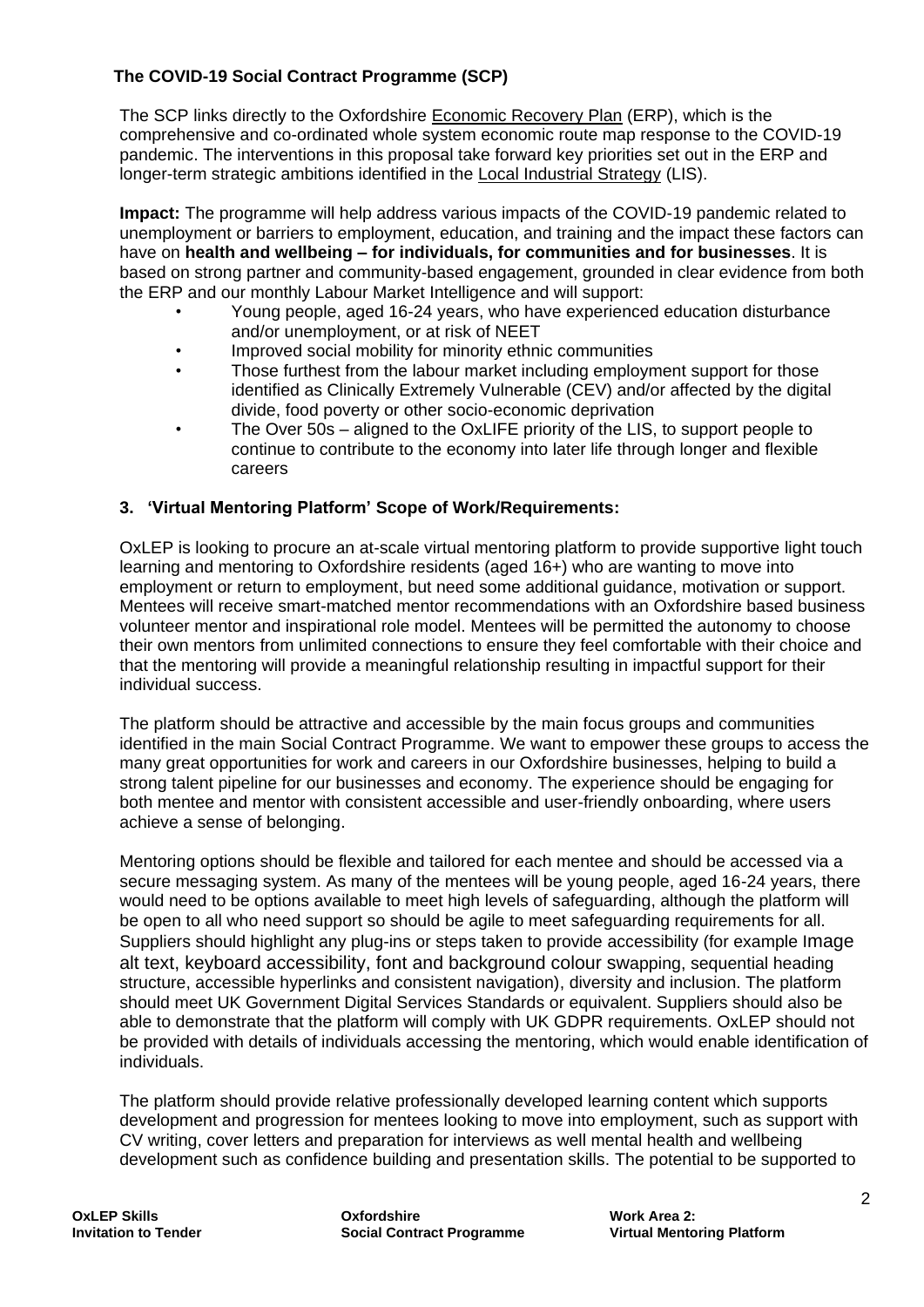develop and add other Oxfordshire focussed content would be an added benefit.

Other add-in options may be available as the platform develops, such as the ability for OxLEP to promote relevant events to mentees and potentially recruitment opportunities.

Online support should be available to mentors and mentees to ensure the best use of the platform. To resolve any challenges, mentors should have access to free training in best use of the platform, mentoring guidance and safeguarding. The platform should provide business volunteers with appropriate training before starting as a Mentor, in order to help them understand their role and responsibilities. They also should be signposted to a member of OxLEP should they experience difficulties.

The platform should require minimal set-up capacity from OxLEP, who will look to manage the contract, rather than the platform itself. The supplier will be responsible for developing and managing the operation of the platform including but not limited to regular monthly reporting to support OxLEPs understanding of use and success. OxLEP will be able to support with marketing the platform and recruitment of mentors and mentees from and through its existing partners and stakeholders. Materials to support marketing the opportunities would be welcomed.

The platform should preferably be accessible through a hyperlink or similar which can be accessed from the OxLEP website, the OxLEP Skills sub-site (currently in procurement) and other partner sites such as our leading authorities, Oxfordshire County Council OXME.info website focussed on support for young people of Oxfordshire. The platform should be accessible on a mobile, tablet, laptop or desktop and run smoothly on a range of browsers.

The platform should be branded with the OxLEP Skills logo and adhere to OxLEP's branding guidelines and fit seamlessly into our other online assets.

Ideally, the platform will enable mentors and mentees to gain some recognition of volunteering or development through the platform. This may be in the form of certificate or digital certification perhaps, which can be demonstrated in a CV.

The platform should also help OxLEP better understand the needs of the target audiences and offer real-time analytics on the use and impact of the platform and its content and mentoring support. We would be interested in measuring user demographics, mentor and content engagement, task ratings and diversity of mentors across business sectors, for example.

# **4. Further details of requirements**

The tender has been left broadly open in terms of detail on requirements, to enable delivery partners to provide suggestions based on their areas of expertise.

OxLEP is looking for a single Supplier to deliver the entirety of the services. Maintenance costs to be quoted following development costs.

# **5. Outputs/Milestones/Suggested Payment Profile**

To be defined by the bidder in response to this process, but should include as a minimum:

| Output:                                                                                                               | Deadline                                                          | <b>Suggested Payment Profile</b>                                                                                        |
|-----------------------------------------------------------------------------------------------------------------------|-------------------------------------------------------------------|-------------------------------------------------------------------------------------------------------------------------|
| <b>Virtual Mentoring Platforms:</b><br>1 platform for each<br>user type or<br>1 platform combining<br>all user types. | Online and available to<br>Mentors by mid/late<br>September 2022. | 50% on delivery of pre-<br>launch platform<br>25% following successful<br>launch of platform and<br>reporting/analytics |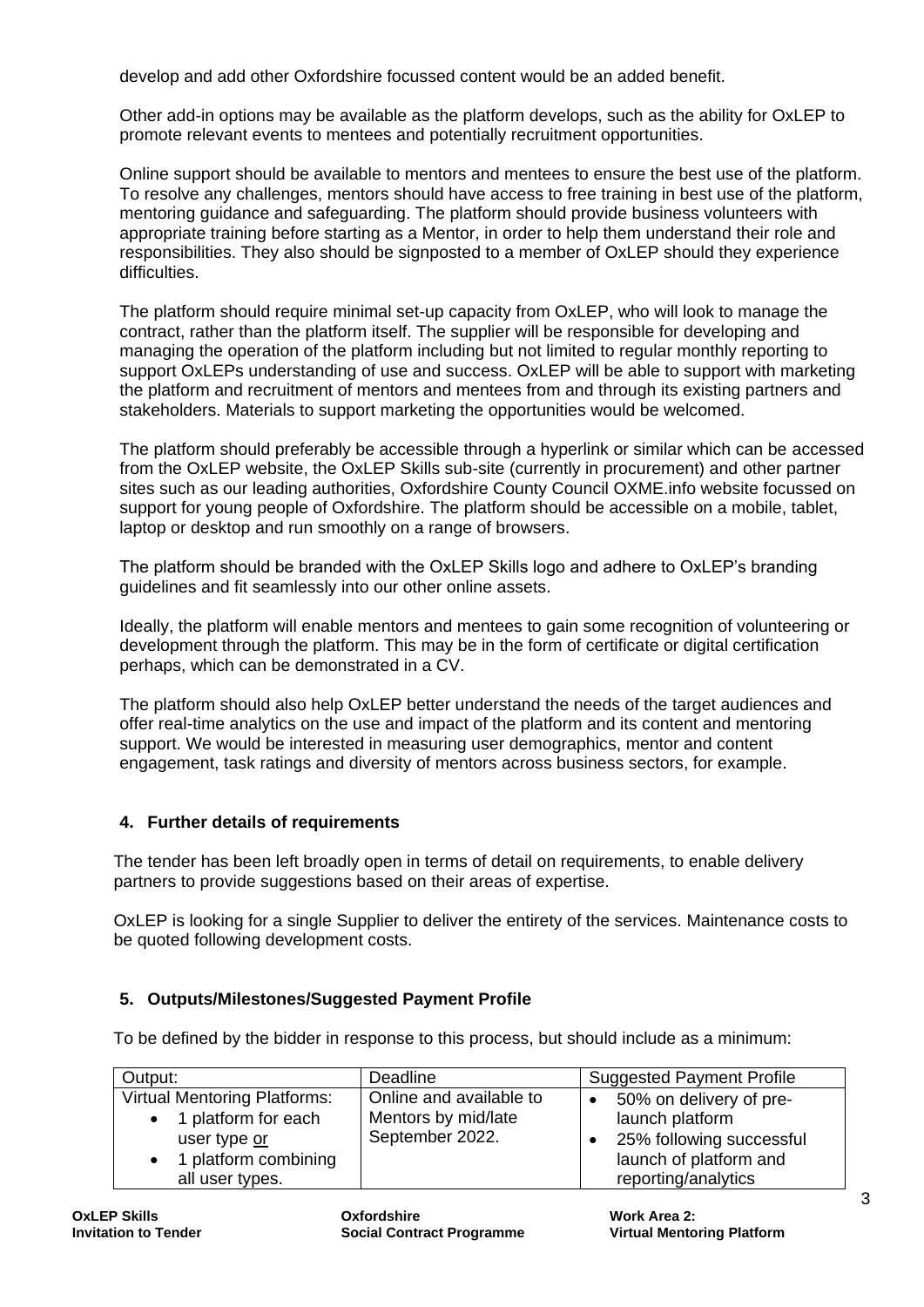| Training for all volunteer<br>mentors.                                                                        | Online and available to<br>Mentors by mid/late<br>September 2022.                     | mechanism to OxLEP<br>15% 9 months after a<br>$\bullet$<br>successful launch of<br>platform and operational<br>delivery |
|---------------------------------------------------------------------------------------------------------------|---------------------------------------------------------------------------------------|-------------------------------------------------------------------------------------------------------------------------|
| Reporting/Analytics<br>mechanism available to<br>provide OxLEP with real-time<br>use and user data analytics. | Online and available in<br>line with the launch of the<br>Virtual Mentoring Platform. | 10% On completion of<br>$\bullet$<br>contract and final reporting.                                                      |

#### **A maximum budget of £40,000 for 15–16-month contract for 2022/23 is available. Suggested Funding Milestones/Payment Profile (Suppliers are invited to suggest a payment profile with payment based on defrayal evidence)**

#### **6. Bid Process and next steps**

#### **This tender will consider single Supplier bids only.**

**Queries** can be emailed to [skills@oxfordshirelep.com](mailto:skills@oxfordshirelep.com?subject=Social%20Contract%20Programme%20-%20Work%20Area%202%20-%20Virtual%20Mentoring%20Platform) FAO. Skills Hub Deputy Manager. Deadline for queries related to this tender Friday 24<sup>th</sup> June 2022.

**Proposal Submissions** are to be emailed to [skills@oxfordshirelep.com](mailto:skills@oxfordshirelep.com?subject=Social%20Contract%20Programme%20-%20Work%20Area%202%20Proposal) following the format provided in Appendix One and detailing how Section 3: Scope of work/Requirements, Section 5: Outputs Section 7: Timeline and Section 8: Budget will be carried out and achieved. Deadline for full submission is no later than **Friday 1st July 2022 12 noon.** Please state 'Social Contract Programme - Work Area 2 Proposal' in your email correspondence.

The tender response will be assessed against the criteria set out in section 10 (below), with an aim to award the work by **Friday 22nd July 2022**.

| <b>Date</b>                                         | <b>Tender schedule</b>                                                                                                                                                  |
|-----------------------------------------------------|-------------------------------------------------------------------------------------------------------------------------------------------------------------------------|
| Friday 24 <sup>th</sup> June 2022                   | Deadline for any queries in relation to this tender.                                                                                                                    |
| $12 \,$<br>Friday 1 <sup>st</sup> July 2022<br>noon | Proposal to be submitted to skills@oxfordshirelep.com For the<br>attention of Skills Hub Deputy Manager. We recommend that you<br>set a delivery receipt to your email. |
| 7 <sup>th</sup> July 2022                           | Dates between 4 <sup>th</sup> July 2022 and Proposals received will be reviewed, and if required further<br>meetings with bidders will be arranged.                     |
| Friday 22 <sup>nd</sup> July 2022                   | Contract for work awarded.                                                                                                                                              |

#### **7. Tender Indicative Timetable:**

#### **Contractual Timeline:**

We anticipate that the programme will be contracted by **1 st August 2022** and activity will commence from **August/September 2022** with operational delivery agreed on a per annum basis.

#### **8. Budget available**

**The maximum budget for this work is £40,000 excluding VAT for the 15/16 month contract** to include all development and maintenance charges.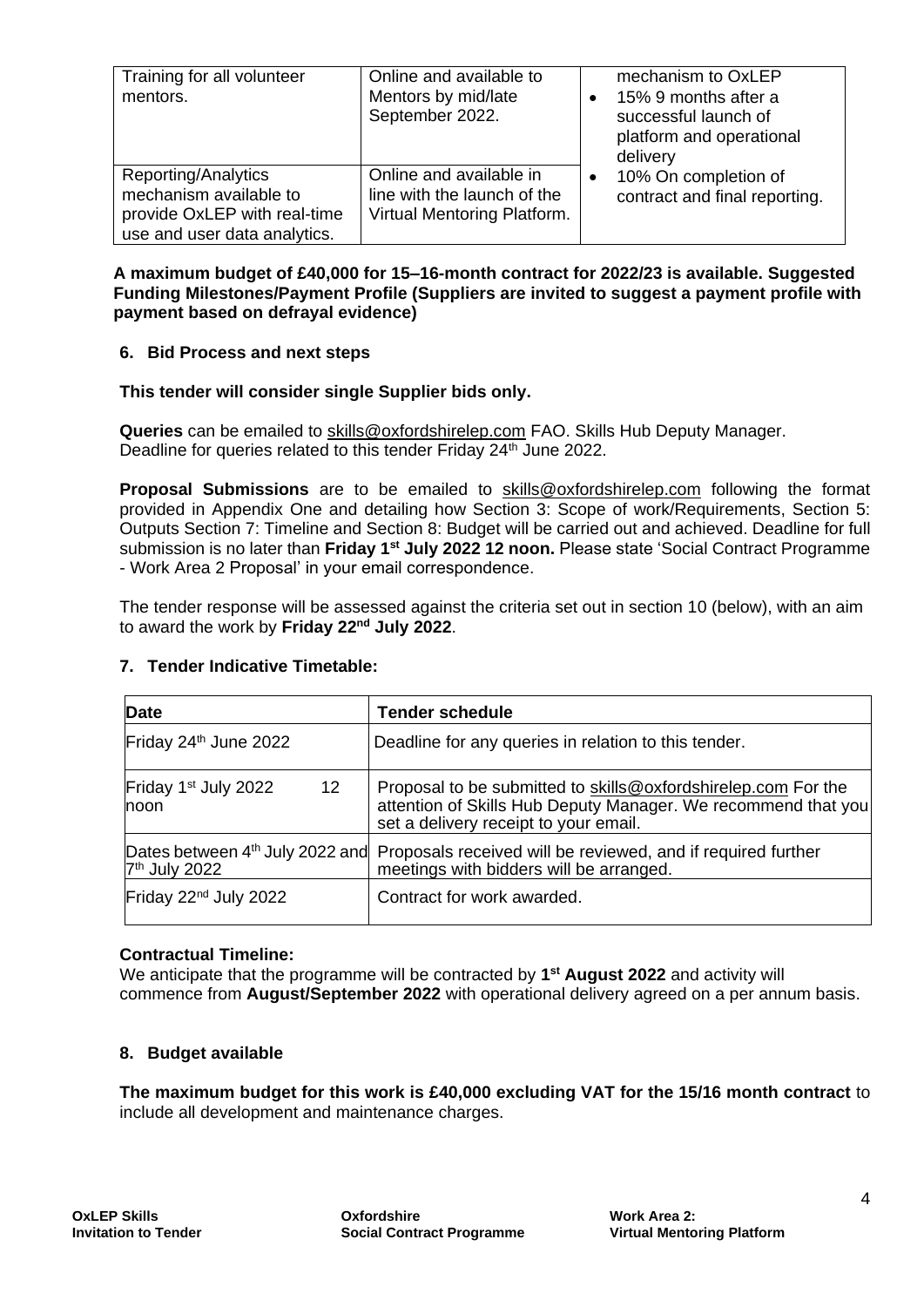# **9. Pricing**

Please detail prices to deliver a working platform and maintenance costs per annum.

#### **10. Tender Evaluation Weighting and Evaluation Criteria**

Bids will be evaluated against the following criteria which together make up 70% of the total evaluation of the bids (as against 30% for cost). Bidders must be able to:

| <b>Criteria</b> | Weighting (%) | <b>Evaluation Criteria</b>                                                                                                                                                                                                                                                                                                                                                                                                                                                                                                                                                                                                                                                                                                                                                                                                                                                                                                                                                                                                                                                                                                                                                                                                                                                                                                                                                                                                                                                                                                                                                                                                                  |  |
|-----------------|---------------|---------------------------------------------------------------------------------------------------------------------------------------------------------------------------------------------------------------------------------------------------------------------------------------------------------------------------------------------------------------------------------------------------------------------------------------------------------------------------------------------------------------------------------------------------------------------------------------------------------------------------------------------------------------------------------------------------------------------------------------------------------------------------------------------------------------------------------------------------------------------------------------------------------------------------------------------------------------------------------------------------------------------------------------------------------------------------------------------------------------------------------------------------------------------------------------------------------------------------------------------------------------------------------------------------------------------------------------------------------------------------------------------------------------------------------------------------------------------------------------------------------------------------------------------------------------------------------------------------------------------------------------------|--|
| Approach        | 40%           | Demonstrate a clear understanding of the requirements<br>$\bullet$<br>outlined in scope of works and a clear and compelling<br>methodology for delivery and how the platform supports<br>recruitment of mentors and mentees who are external to<br><b>OxLEP</b><br>Demonstrate how mentors are mentees are recruited to the<br>$\bullet$<br>platform and any associated support and training<br>Demonstrate relevant marketing resources available to<br>support OxLEP in widening awareness of the launch and use<br>of the platform<br>Demonstrate any autonomy mentees have over their choice<br>٠<br>of mentor<br>Demonstrate how the development of the platform requires<br>$\bullet$<br>minimal additional time capacity from OxLEP and supports<br>OxLEP to manage the contract efficiently<br>Demonstrate how the platform will be attractive, engaging<br>$\bullet$<br>and include consistent accessible and user-friendly<br>onboarding, where users achieve a sense of belonging,<br>particularly for main focus groups and communities identified<br>in the main Social Contract Programme. Demonstrate how<br>mentoring options are flexible and tailored to for each<br>mentee<br>Describe any acknowledgement/recognition that<br>mentors/mentees might receive for engaging with the<br>platform e.g., certificate<br>Provision of detail on the type of training volunteer mentors<br>$\bullet$<br>will receive.<br>Provision of detail of what support/help/guidance can be<br>٠<br>offered to recruit and retain business mentors<br>Demonstrate how OxLEP branding can be integrated into the<br>$\bullet$<br>platform |  |
|                 |               | Explain how the platform will be accessed e.g., hyperlink<br>٠                                                                                                                                                                                                                                                                                                                                                                                                                                                                                                                                                                                                                                                                                                                                                                                                                                                                                                                                                                                                                                                                                                                                                                                                                                                                                                                                                                                                                                                                                                                                                                              |  |
| Price           | 20%           | Demonstrate detailed pricing research and evidence<br>$\bullet$<br>Allocate budget for developing the virtual mentoring platform<br>$\bullet$<br>to pre-launch<br>Allocate budget for support and separately for any ongoing<br>$\bullet$<br>maintenance costs per annum<br>Allocate budget as a per annum cost<br>٠<br>Demonstrate good value money in line with the tenet of the<br>$\bullet$<br>broader Social Contract Programme and its aspirations to<br>support access to employment for local residents<br>Provide examples of other add-in options which may be<br>٠<br>available as the platform develops and any indicative costs                                                                                                                                                                                                                                                                                                                                                                                                                                                                                                                                                                                                                                                                                                                                                                                                                                                                                                                                                                                                |  |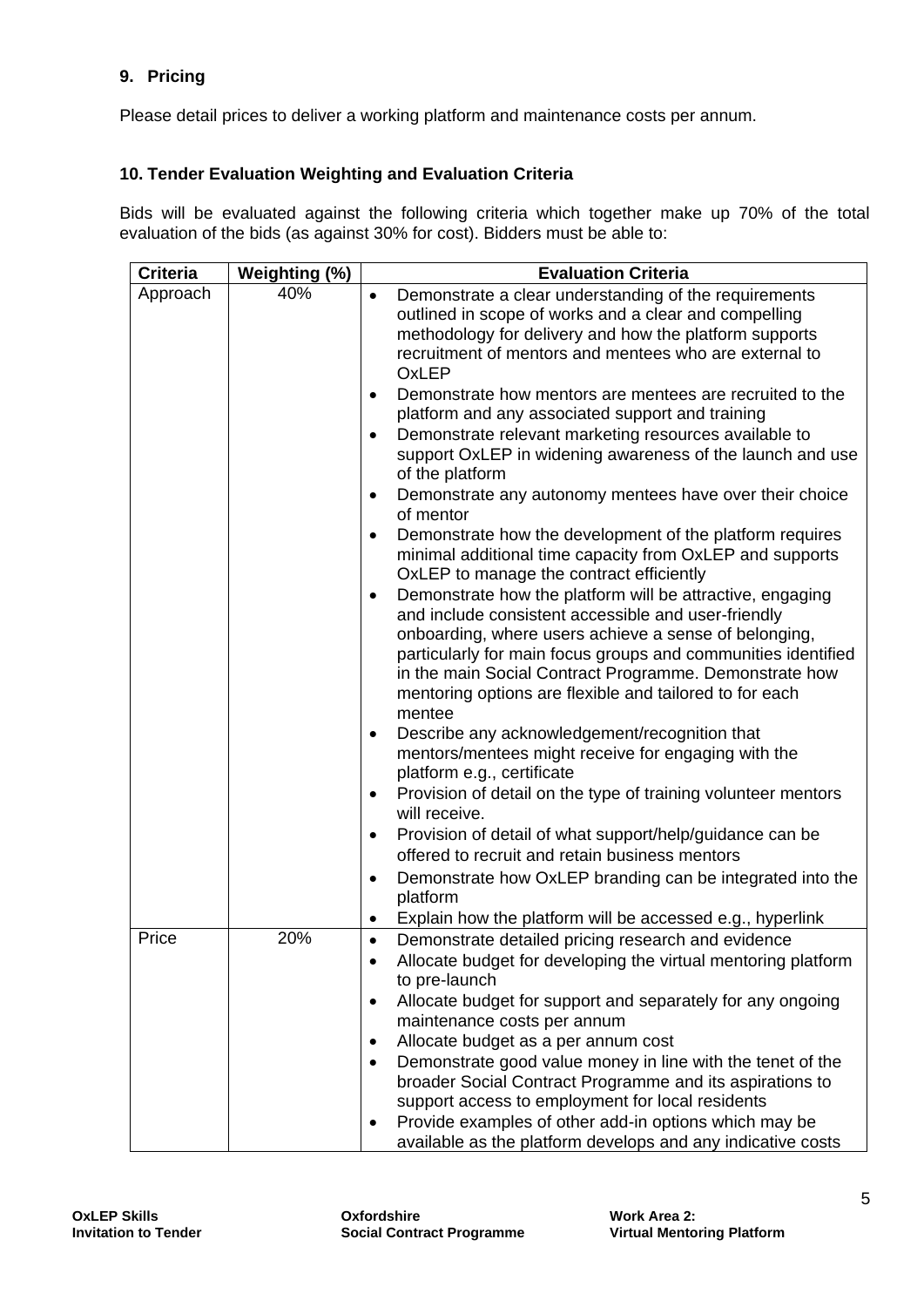| 40%<br>Demonstrate experience in delivering successful<br>programmes and due diligence and discretion for bursary<br>fund administration, eligibility, and compliance. Detail how<br>quality will be upheld and monitored throughout the<br>programme<br>Demonstrate delivery of previous, relevant programmes, to<br>٠<br>time and on budget<br>Provide examples of relative professionally developed<br>$\bullet$<br>learning content<br>Provide detailed information on the type of user analytics<br>٠<br>that can be achieved through the platform and how OxLEP<br>can access these reports<br>Commit to leading monthly reporting to the OxLEP Social<br>٠<br>Contract Programme Manager and demonstrate the ability to<br>communicate complex information in a manner which<br>engages senior level decision makers, such as LEP (Local<br>Enterprise Partnerships) boards<br>Demonstrate how the platform meets high levels of<br>٠<br>safeguarding, particularly for young people aged 16-24 years<br>Highlight any plug-ins or steps taken to provide accessibility,<br>٠<br>diversity and inclusion.<br>The platform should meet UK Government Digital Services<br>$\bullet$<br>Standards or equivalent. Suppliers should also be able to<br>demonstrate that the platform is built with GDPR<br>requirements. Demonstrate and clarify what information<br>OxLEP would have access to in relation to individual users<br>The platform should be accessible on a mobile, tablet, laptop<br>or desktop and run smoothly on a range of browsers |         |  |
|----------------------------------------------------------------------------------------------------------------------------------------------------------------------------------------------------------------------------------------------------------------------------------------------------------------------------------------------------------------------------------------------------------------------------------------------------------------------------------------------------------------------------------------------------------------------------------------------------------------------------------------------------------------------------------------------------------------------------------------------------------------------------------------------------------------------------------------------------------------------------------------------------------------------------------------------------------------------------------------------------------------------------------------------------------------------------------------------------------------------------------------------------------------------------------------------------------------------------------------------------------------------------------------------------------------------------------------------------------------------------------------------------------------------------------------------------------------------------------------------------------------------------------------------------------|---------|--|
|                                                                                                                                                                                                                                                                                                                                                                                                                                                                                                                                                                                                                                                                                                                                                                                                                                                                                                                                                                                                                                                                                                                                                                                                                                                                                                                                                                                                                                                                                                                                                          | Quality |  |

We expect your Invitation to Tender response to achieve high scores in each of the evaluation criteria.

#### **Scores for each of the criteria will be allocated as follows:**

| <b>Score</b>                      | <b>Guidance</b>                                                                                                                                                                                                               |
|-----------------------------------|-------------------------------------------------------------------------------------------------------------------------------------------------------------------------------------------------------------------------------|
| $9/10 -$<br>Excellent             | The Tenderer has provided a thorough response, addressing ALL requirements<br>lin extensive detail, providing confidence that the requirements can be met in full,<br>with added value solutions.                             |
| 7/8 – Good                        | The Tenderer has provided a strong response addressing most of the<br>requirements in detail, providing confidence that the requirements can be met in<br>lfull.                                                              |
| $5/6 -$<br><b>Satisfactory</b>    | The Tenderer has provided a satisfactory response addressing most of the<br>requirements in sufficient detail, providing confidence that most requirements<br>lcan be met.                                                    |
| $3/4 -$<br>Acceptable             | The Tenderer has provided an acceptable response addressing some of the<br>requirement with partial detail. There are a few concerns about whether the<br>requirements can be met, which requires further clarification.      |
| $1/2 -$                           | The Tenderer has provided a minimal response addressing some of the<br>requirement with very little detail. The response provided does not provide full<br><b>Unsatisfactory</b> confidence that the requirements can be met. |
| $\ 0 - M$ ajor<br><b>Concerns</b> | The Tenderer has failed to address the question, submitted a nil response or any<br>element of the response gives cause for major concern that requirement[s] will<br>lnot be met.                                            |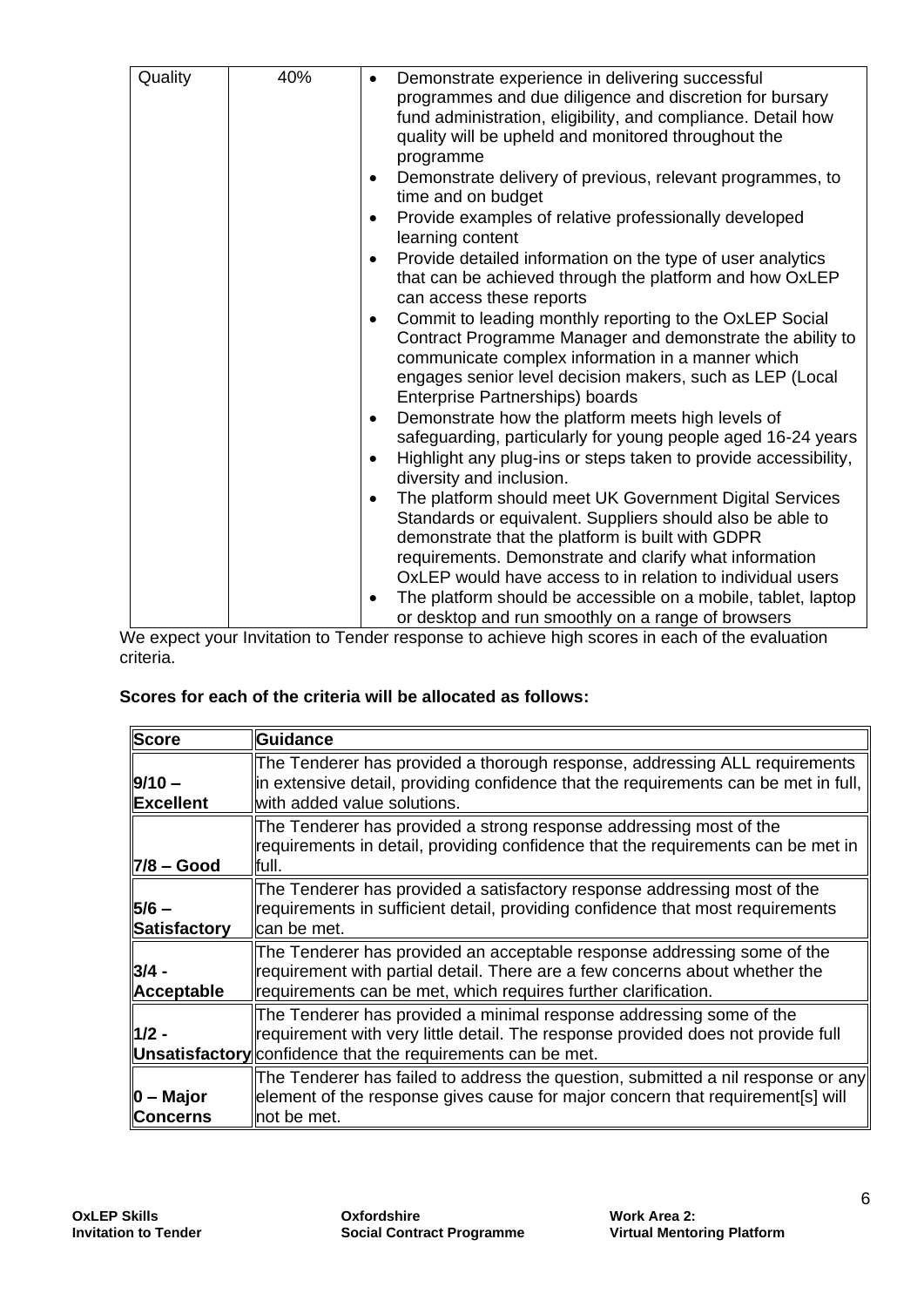#### **11. Additional Information**

#### **Freedom of Information**

All information provided by you in your response to this Invitation to Tender (ITT) will remain confidential and will not be disclosed to any other party except where required for official audit purposes or to the extent that OxLEP Ltd considers that disclosure is required pursuant to the Freedom of Information Act 2000 or any other applicable legislation, legal requirement, or code of practice.

#### **Confidentiality**

By receiving this ITT, you agree to keep confidential the information contained in the ITT or made available in connection with further enquiries and questions. Such information may be made available to your employees and professional advisers for the purpose only of responding to this ITT.

#### **Material Changes**

At any time before the award of the contract, OxLEP Ltd reserves the right to disqualify any organisation whose circumstances change to the extent that it ceases to meet the selection criteria or makes a material change in respect of its proposal unless substantial justification can be provided to the satisfaction of OxLEP Ltd. Where a Bidder becomes aware after having submitted a Bid of a change in circumstances or information supplied, it should notify OxLEP of this as soon as possible.

#### **Right to withdraw the ITT**

OxLEP reserves the right to withdraw this ITT at any time during the process. We would only expect to exercise this right should there be a material change to the funding environment. OxLEP reserves the right to not select any of the supplier submissions received, should none of them be of sufficient quality.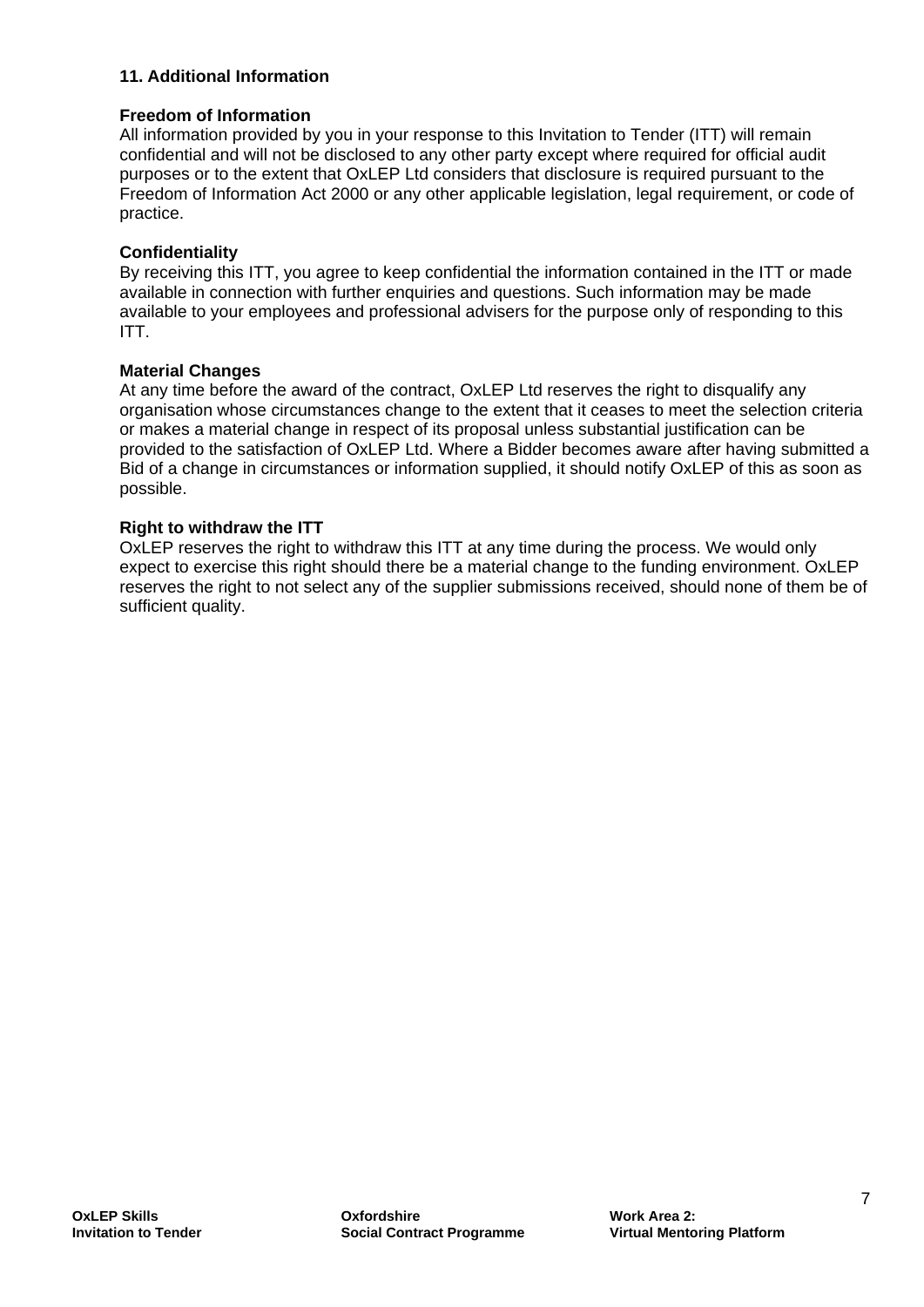#### **12. Response to Tender**

Thank you for your interest in providing a response to our tender invitation.

**Proposal Submissions** are to be emailed to [skills@oxfordshirelep.com](mailto:skills@oxfordshirelep.com?subject=Social%20Contract%20Programme%20-%20Work%20Area%202%20Proposal) following the format provided in Appendix One and detailing how Section 3: Scope of work/Requirements, Section 5 Outputs Section 7: Timeline and Section 8: Budget will be carried out and achieved. Deadline for full submission is no later than **Friday 1st July 2022 12 noon.** Please state 'Social Contract Programme-Work Area 2 Proposal' in your email correspondence.

The tender response will be assessed against the criteria set out in section 11 (below), with an aim to award the work by **Friday 22nd July 2022**.

You must:

- Submit a robust and costed proposal for platform development showing indicative timelines.
- Submit a robust and costed proposal for any other maintenance or support costs per annum.
- Ensure your proposal details scope and desired outcomes, particularly in terms of target communities to be supported.
- Provide evidence that you have relevant knowledge, experience, and skills in delivering successful mentoring platforms.
- Demonstrate a clear understanding of impacts on vulnerable groups with regards to safeguarding and GDPR.
- Provide a detailed guide as to how the platform will be developed and managed.
- Demonstrate your approach to meeting requirements for delivery of this workstream, including measurable outputs that will be used.
- Provide evidence that demonstrates your initial understanding about Oxfordshire's economy, and the Social Contract Programme.
- Evidence how and when you will feedback progress, evaluate, and highlight any KPIs (Key performance indicators) to be used.

The completed response must be returned, along with the required commercial information in Appendix Two, together with any supporting documents no later than **Friday 1st July at 12 noon.** Proposal to be submitted to [skills@oxfordshirelep.com](mailto:skills@oxfordshirelep.com) For the attention of Skills Hub Deputy Manager. We recommend that you set a delivery receipt to your email.

Please note the successful supplier will be required to accept OxLEP's standard contract terms and conditions. – see Appendix Four.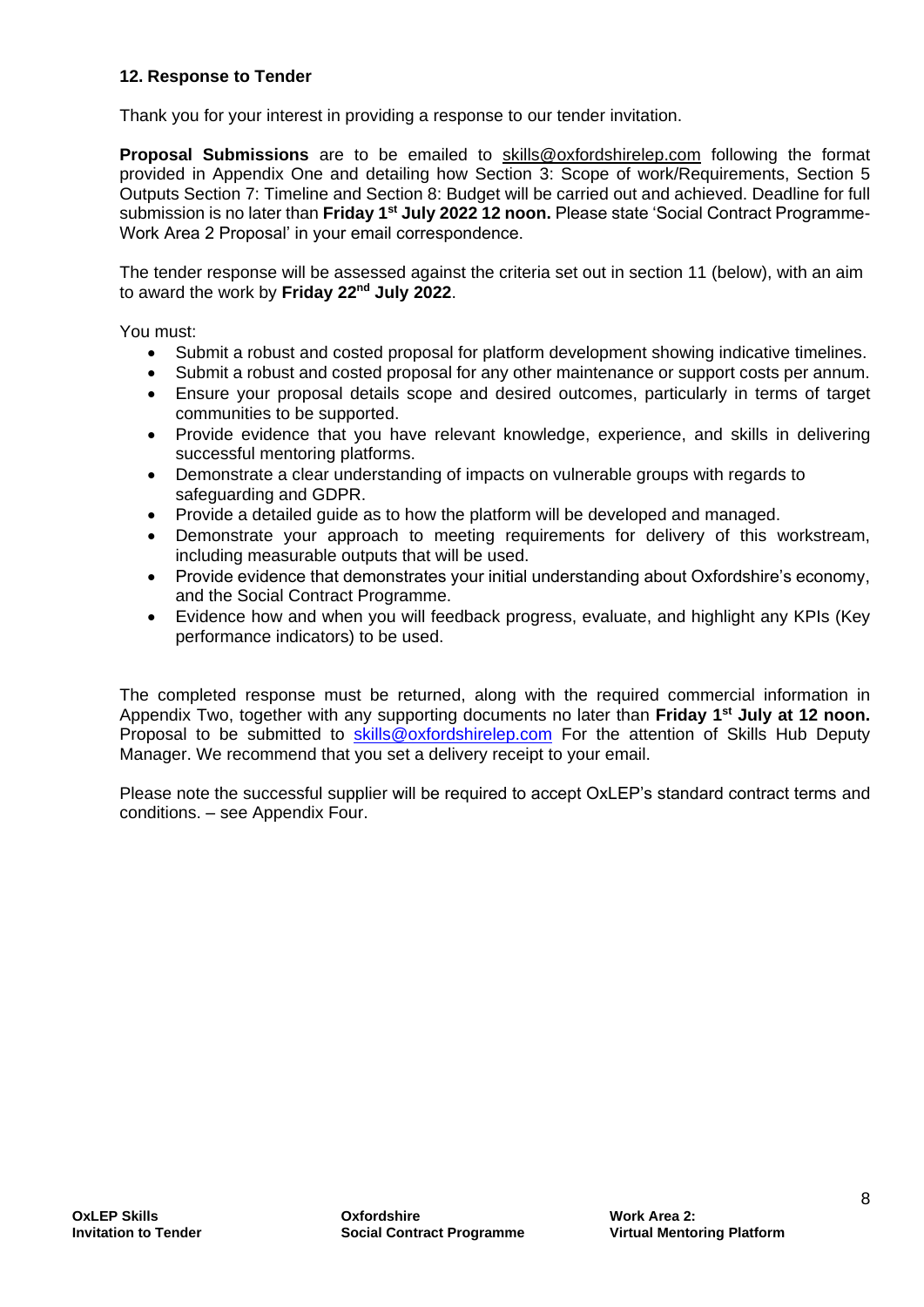# **Appendix One**

#### **Response to Tender Format**

Required: Maximum number of pages 10; including diagrams but excluding CVs. CVs should be a maximum of two pages long.

As well as the response requirements set out elsewhere in this tender invitation, please ensure your tender response captures the following:

- 1. Understanding of and alignment to the requirements of this tender specification
- 2. Experience designing and delivering similar specification platforms
- 3. Your Approach, including nominated prime contractor where relevant
- 4. Pricing
- 5. Commercial Information (see Appendix two)
- 6. Quality Assurance
- 7. Collaborative team working and wider partnerships

Please set out clearly in your proposal document any relevant assumptions that you have made in determining your response under each of the above sections.

Under the Approach section of your response please make clear which partner organisation(s) will be deployed to deliver individual elements of your service approach.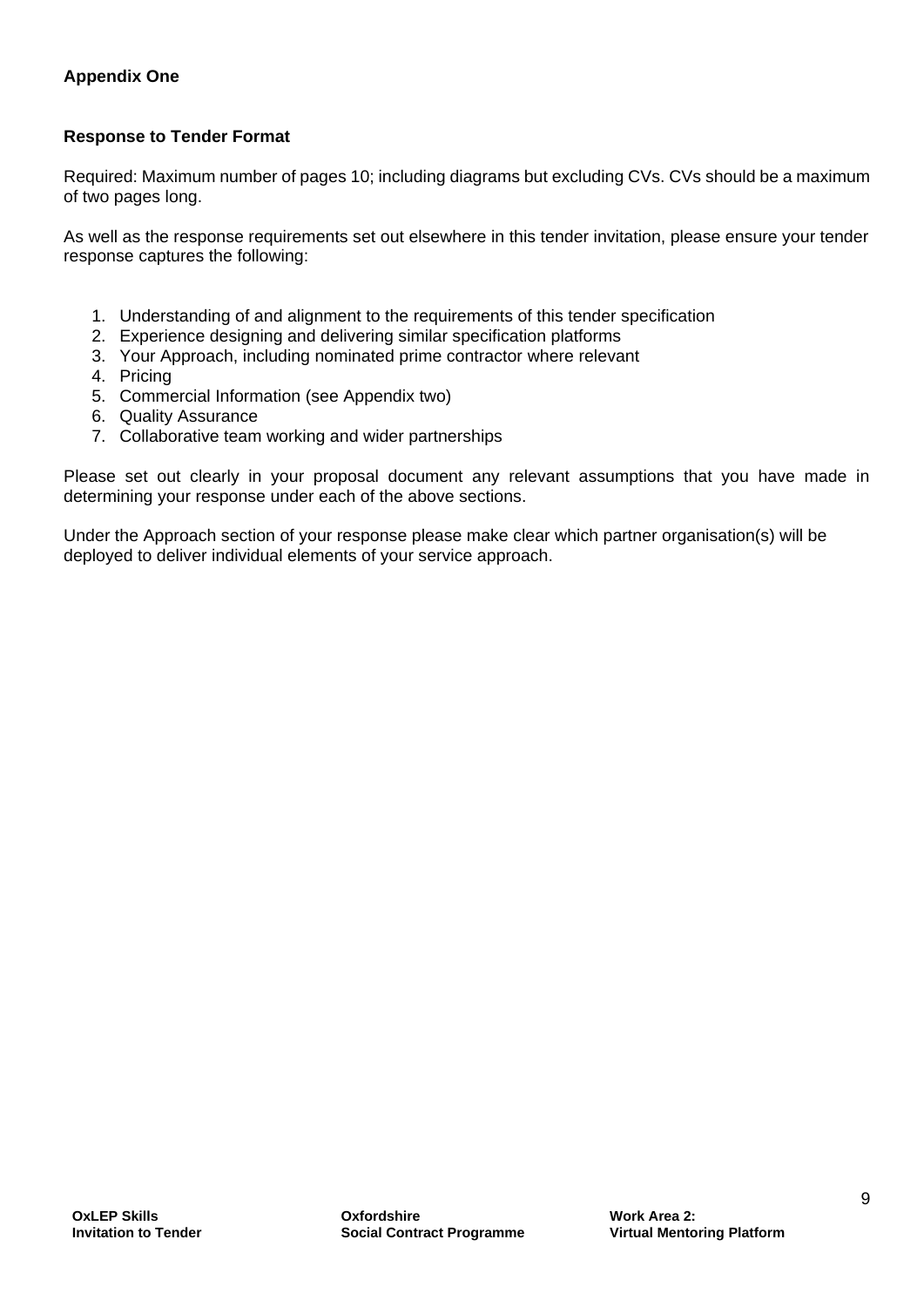# **Appendix Two**

# COMMERCIAL INFORMATION – TO BE COMPLETED

| A1.1 Bidder details                                                                                                  |                                                                                                                                                                                                                                                  | <b>Answer</b> |
|----------------------------------------------------------------------------------------------------------------------|--------------------------------------------------------------------------------------------------------------------------------------------------------------------------------------------------------------------------------------------------|---------------|
| Full name of the Bidder<br>completing the Tender                                                                     |                                                                                                                                                                                                                                                  |               |
| Registered company address                                                                                           |                                                                                                                                                                                                                                                  |               |
| Registered company number                                                                                            |                                                                                                                                                                                                                                                  |               |
| Registered charity number                                                                                            |                                                                                                                                                                                                                                                  |               |
| Registered VAT number                                                                                                |                                                                                                                                                                                                                                                  |               |
| Name of immediate parent<br>company                                                                                  |                                                                                                                                                                                                                                                  |               |
| Name of ultimate parent<br>company                                                                                   |                                                                                                                                                                                                                                                  |               |
| Please mark 'X' in the relevant                                                                                      | i) a public limited<br>company                                                                                                                                                                                                                   | □ Yes         |
| box to indicate your trading<br>status                                                                               | ii) a limited<br>company                                                                                                                                                                                                                         | $\Box$ Yes    |
|                                                                                                                      | iii) a limited liability<br>partnership                                                                                                                                                                                                          | Yes<br>∩      |
|                                                                                                                      | iv) other partnership                                                                                                                                                                                                                            | Yes<br>$\Box$ |
|                                                                                                                      | v) sole trader                                                                                                                                                                                                                                   | Yes<br>□      |
|                                                                                                                      | vi) other (please<br>specify)                                                                                                                                                                                                                    | Yes<br>$\Box$ |
| Please mark 'X' in the relevant<br>boxes to indicate whether any<br>of the following classifications<br>apply to you | i) Voluntary,<br>Community and<br><b>Social Enterprise</b><br>(VCSE - defined as<br>a non-governmental<br>organisation that is<br>value-driven and<br>which principally<br>reinvests its<br>surpluses to further<br>social,<br>environmental, or | Yes<br>$\Box$ |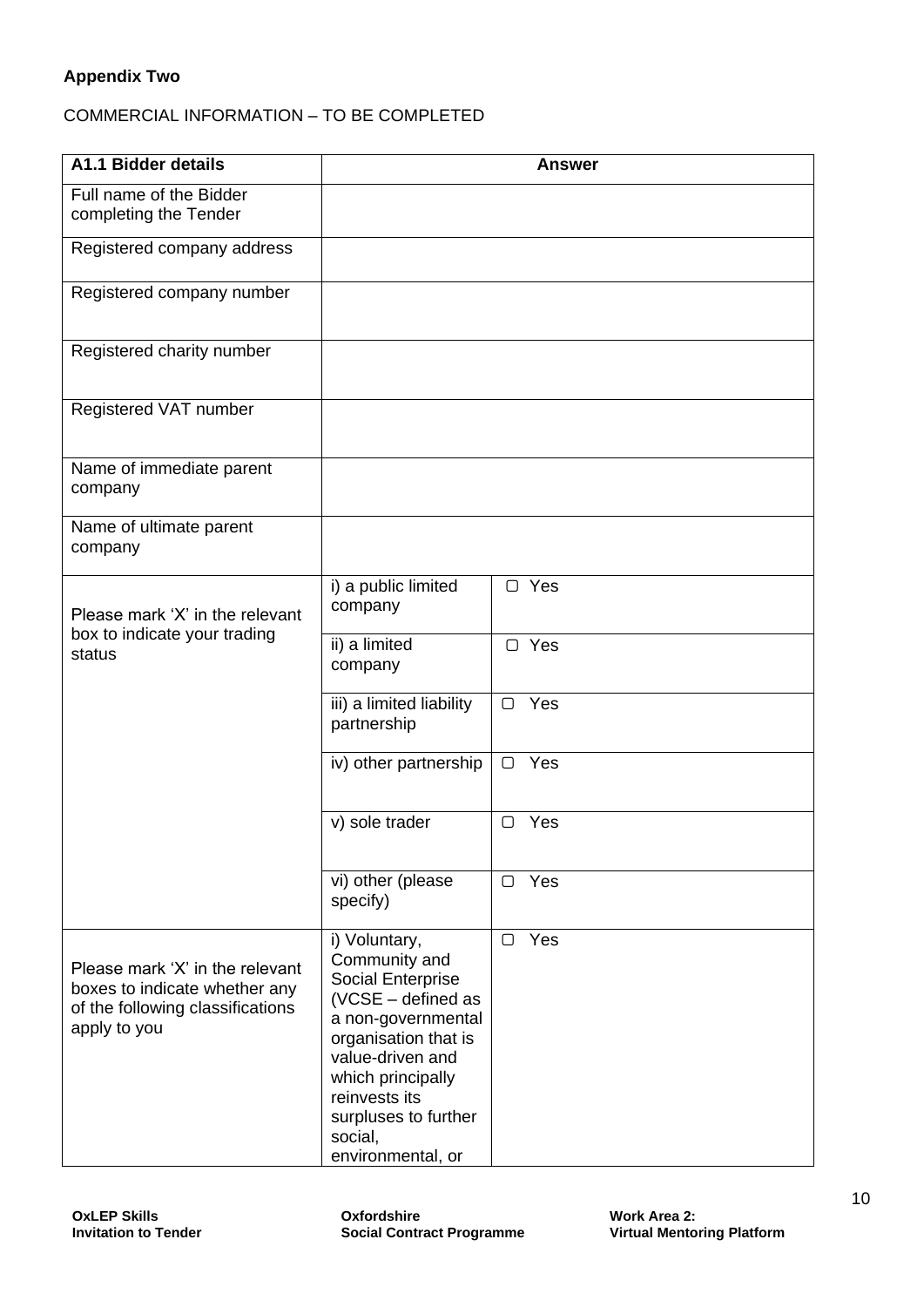| cultural objectives.)                                |               |
|------------------------------------------------------|---------------|
| ii) Small or Medium<br>Enterprise (SME) <sup>1</sup> | Yes<br>$\Box$ |
| iii) Sheltered<br>workshop                           | Yes<br>∩      |
| iv) Public service<br>mutual                         | Yes           |

| <b>A1.2 Contact details</b> |                                                        |  |
|-----------------------------|--------------------------------------------------------|--|
|                             | Bidder contact details for enquiries about this Tender |  |
| Name                        |                                                        |  |
| Postal                      |                                                        |  |
| Address                     |                                                        |  |
| Country                     |                                                        |  |
| Phone                       |                                                        |  |
| Mobile                      |                                                        |  |
| Email                       |                                                        |  |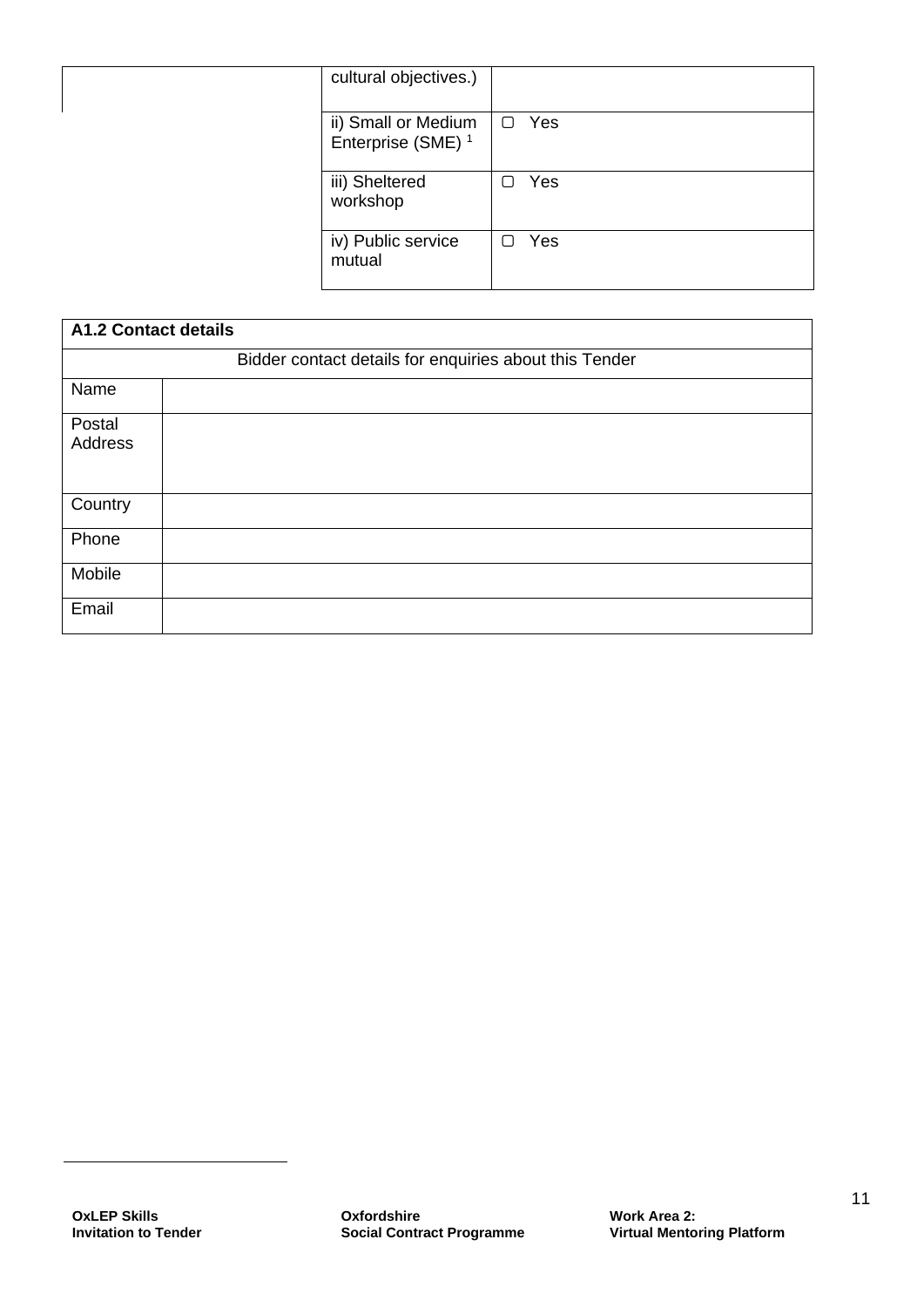# **Appendix Three – Useful supporting/underpinning data**

Information on the Social Contract Programme:<https://www.oxfordshirelep.com/socialcontract>

Download the [OxLEP 2022 Local Skills Report and Plan, March 2022](https://www.oxfordshirelep.com/sites/default/files/uploads/8724%20Local%20Skills%20Report%20%26%20Plan%20v2%20final.pdf)

Download the [OxLEP 2022 Local Skills Report and Plan Annex A and B](https://www.oxfordshirelep.com/sites/default/files/uploads/OxLEPLocalSkillsPlanAnnexAB2022.pdf)

Download the [Oxfordshire's Economic Recovery Plan \(action plan\)](https://www.oxfordshirelep.com/sites/default/files/uploads/Oxfordshire%20ERP%20Action%20Plan%20-%20FINAL%20%2826th%20February%202021%29_0.pdf)

Download the [Oxfordshire Local Industrial Strategy](https://www.oxfordshirelep.com/sites/default/files/uploads/Oxfordshire%20Local%20Industrial%20Strategy_0.pdf)

Download OxLEP [Skills, employment and enterprise of Oxfordshire's ethnic minority communities,](https://www.oxfordshirelep.com/sites/default/files/uploads/EthnicityEmpSkillsSUMMARY.pdf) November 2021 Key Findings report

Download OxLEP Skills, employment [and enterprise of Oxfordshire's ethnic minority communities,](https://www.oxfordshirelep.com/sites/default/files/uploads/EthnicityEmpSkillsFULL.pdf) November 2021 full report